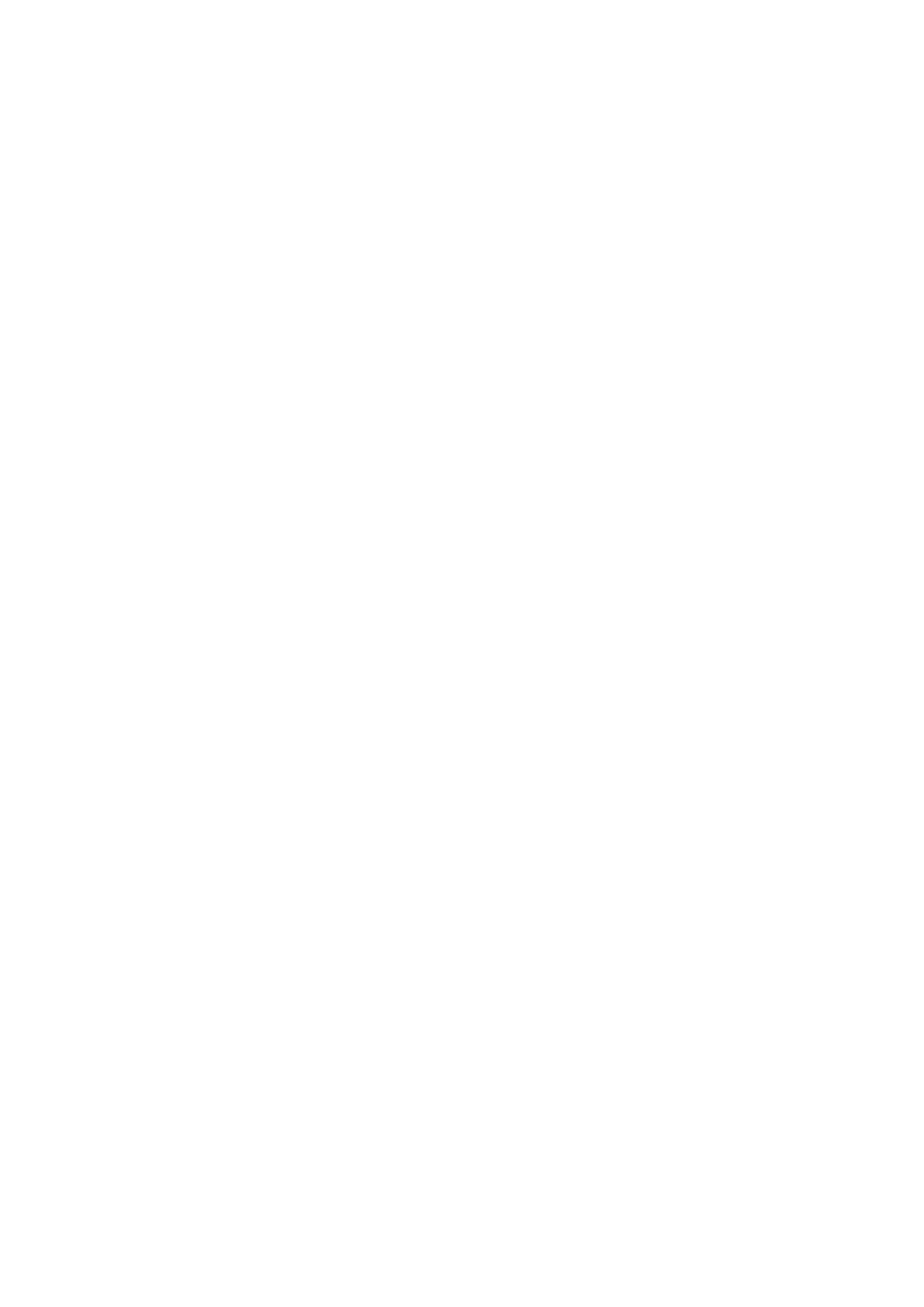Statutory Document No. 2020/0241



*Emergency Powers Act 1936*

### **EMERGENCY POWERS (CORONAVIRUS) (PLANNING COMMITTEE) REGULATIONS 2020**

*Laid before Tynwald: Coming into Operation: in accordance with regulation 2*

The Governor in Council, by Order<sup>1</sup>, makes the following Regulations under section 4 of the Emergency Powers Act 1936.

#### <span id="page-2-0"></span>**1 Title**

These Regulations are the Emergency Powers (Coronavirus) (Planning Committee) Regulations 2020.

#### <span id="page-2-1"></span>**2 Commencement**

These Regulations come into operation immediately after they are made<sup>2</sup>.

#### <span id="page-2-2"></span>**3 Interpretation**

In these Regulations —

- "**Coronavirus**" means severe acute respiratory syndrome coronavirus 2 (SARS-CoV-2);
- "**the Coronavirus Proclamation period**" means the period for which the Proclamation of Emergency dated 16 March 2020<sup>3</sup> is in operation; and

"**principal Order**" means the Planning Committee (Constitution) Order 2019<sup>4</sup> .

<sup>4</sup> SD 2019/0464.



1

<sup>&</sup>lt;sup>1</sup> Section 4(1) specifies that "Where a proclamation of emergency has been made, and so long as such proclamation is in force, it shall be lawful for the Governor in Council, by Order, to make regulations …".

<sup>2</sup> By virtue of section 4(2) of the Emergency Powers Act 1936, these Regulations made by Order of the Governor in Council must be laid before Tynwald within 7 days of being made and continue in force beyond 7 days of being so laid only if Tynwald passes a resolution to that effect.

<sup>3</sup> SD 2020/0162.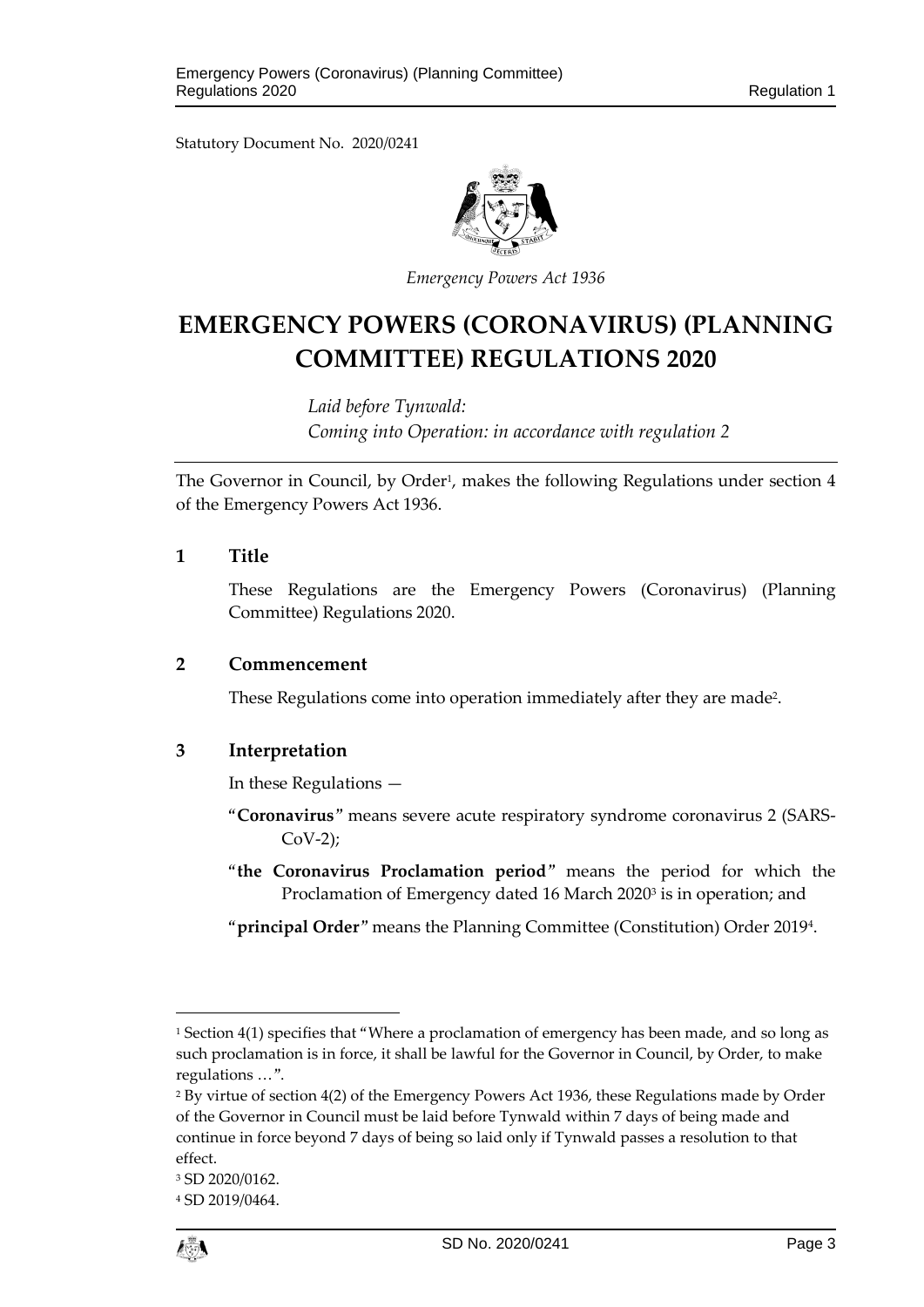#### <span id="page-3-0"></span>**4 General**

These Regulations contain temporary modifications of the principal Order relating to the functioning of the Planning Committee constituted under section 39C of the Town and Country Planning Act 1999.

#### <span id="page-3-1"></span>**5 Temporary modification of the principal Order**

- (1) During the Coronavirus Proclamation period, the principal Order is modified as follows.
- (2) Article 3 (interpretation) shall be read as if after the definition of "lay member" there was inserted —

«**"meeting"** includes a meeting which is conducted in such a way that those who are not present together at the same place may by electronic means participate in it, and **"meet"** is to be construed  $accordingly; **22**$ .

- (3) Article 15 (types of application) shall be read as if  $-$ 
	- (a) the existing paragraph was renumbered as  $(1)$ ; and
	- (b) after paragraph (1) there was inserted
		- $\text{1}$  (2) Despite paragraph (1), the committee may defer the consideration of an application if the committee resolves so to do.<sup>20</sup>.
- (4) Article 17(2) (proceedings) shall be read as if for "must be held in public" there was substituted  $\blacksquare$  must ordinarily be held in public unless this is not reasonably practicable, when they may be held in private. $\boldsymbol{\Sigma}$ .
- (5) Article 22(2)(d) (standing orders) shall be read as if "oral" was omitted.

**MADE AT 15.51 ON 10 APRIL 2020**

*Signed by the authority of the Chief Secretary*

**K HEMSLEY** *Interim Director of Change & Reform*